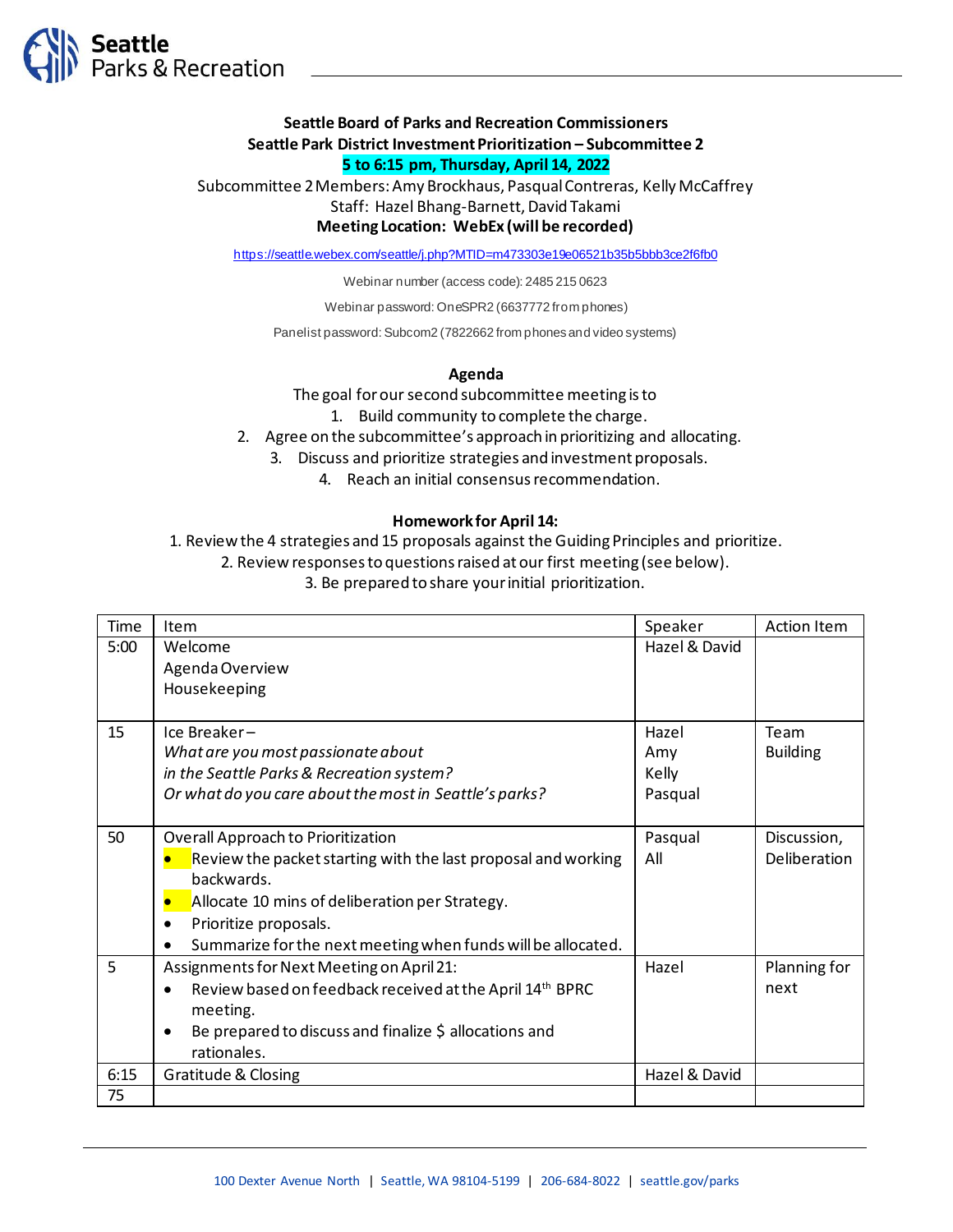| Next Meetings: | Thursday, April 21, 5 to 6:30 pm                |
|----------------|-------------------------------------------------|
|                | Thursday, April 28, 5 to 6:00 pm (if necessary) |

**Homework for April 21 Meeting**: Please prepare to discuss and finalize \$ allocations and rationales!

|  | Subcommittee 2: Restoring Clean Safe & Welcoming Parks & Facilities |  |  |
|--|---------------------------------------------------------------------|--|--|
|--|---------------------------------------------------------------------|--|--|

| <b>Strategy</b>                                    | <b>Proposal Title</b>                                                    | Proposal<br>(Ongoing) | Proposed<br><b>FTE Change</b> | Amy | <b>Kelly</b> | Pasqual |
|----------------------------------------------------|--------------------------------------------------------------------------|-----------------------|-------------------------------|-----|--------------|---------|
| <b>Restoring</b>                                   | Vandalism Response                                                       | \$745,000             | 6                             |     |              |         |
| Parks &                                            | <b>Park Beautification</b>                                               | \$415,000             | 3                             |     |              |         |
| <b>Facilities</b>                                  | <b>Viewpoints Maintenance</b>                                            | \$415,000             | $\overline{\mathbf{3}}$       |     |              |         |
|                                                    | <b>Restoring Parks &amp; Facilities Total</b>                            | \$1,575,000           | 12                            |     |              |         |
|                                                    | <b>Evening &amp; Second Shift Maintenance</b>                            | \$1,222,000           | 12                            |     |              |         |
| <b>Increasing</b><br>Access to<br><b>Restrooms</b> | <b>Comfort Station Shelterhouse</b><br>Renovations (Capital)             | \$1,450,000           |                               |     |              |         |
|                                                    | Comfort Station Autolocking &<br>Winterization                           | \$580,000             | 1                             |     |              |         |
|                                                    | <b>Increasing Access to Restrooms Total</b>                              | \$3,252,000           | 13                            |     |              |         |
|                                                    | <b>Aquatics Safety</b>                                                   | \$625,000             | $\overline{\mathbf{1}}$       |     |              |         |
| <b>Enhancing</b><br><b>Life Safety</b>             | Facility Maintenance Life Safety &<br>Regulatory Compliance              | \$1,150,000           | 6                             |     |              |         |
| &<br>Regulatory                                    | Human Resources Safety Compliance &<br>Training                          | \$335,000             | $\overline{2}$                |     |              |         |
| Compliance                                         | Accessibility Barrier Removal (Capital)                                  | \$2,080,000           | 1                             |     |              |         |
|                                                    | Unreinforced Masonry (URM) Retrofits<br>(Capital)                        | \$1,770,000           |                               |     |              |         |
|                                                    | <b>Enhancing Life Safety &amp; Regulatory</b><br><b>Compliance Total</b> | \$5,960,000           | 10                            |     |              |         |
| <b>Continuing</b>                                  | Pool Major Maintenance (Capital)                                         | \$1,200,000           |                               |     |              |         |
| to Fix it                                          | Magnuson Major Maintenance<br>(Capital)                                  | \$1,200,000           |                               |     |              |         |
| <b>First</b>                                       | Play Area Renewal (Capital)                                              | \$1,250,000           |                               |     |              |         |
|                                                    | Racket Sport Maintenance & Expansion<br>(Capital)                        | \$1,550,000           |                               |     |              |         |
|                                                    | <b>Continuing to Fix it First Total</b>                                  | \$5,200,000           | $\bf{0}$                      |     |              |         |
|                                                    |                                                                          | \$15,987,000          | 35                            |     |              |         |

Highlighted proposals are NOT scalable per SMEs.

From Proposed \$16 mill to \$12 mill, it's a ~25% reduction.

From Proposed \$16 mill to \$7 mill, it's a ~56% reduction.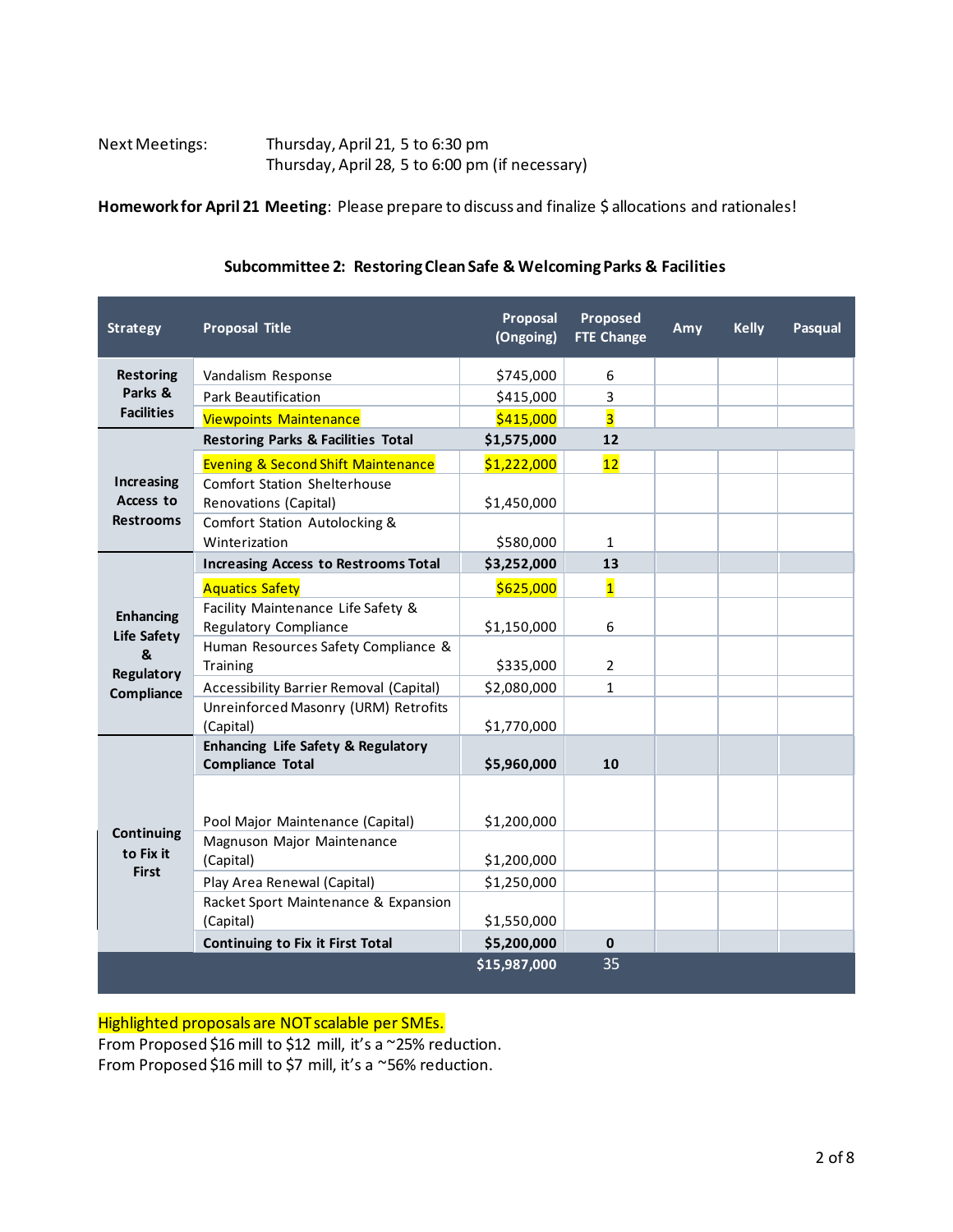## Subject Matter Experts (SMEs)**#2**

|                                  | <b>Restoring Parks &amp;</b><br><b>Facilities</b>                  | Vandalism Response (renamed: IMW Emphasis Team)                                          | Carson     |
|----------------------------------|--------------------------------------------------------------------|------------------------------------------------------------------------------------------|------------|
|                                  |                                                                    | <b>Park Beautification</b>                                                               | Joey       |
|                                  |                                                                    | <b>Viewpoint Restoration</b>                                                             | Joey       |
|                                  |                                                                    | Evening & Second Shift Maintenance                                                       | Joey       |
|                                  | <b>Increasing Access to</b><br><b>Restrooms</b>                    | Comfort Station & Shelterhouse Renovations (Capital)                                     | <b>Kim</b> |
| <b>Restoring Clean</b><br>Safe & |                                                                    | Comfort Station Auto-Locking and Winterization                                           | Carson     |
| <b>Welcoming</b>                 | <b>Enhancing Life Safety &amp;</b><br><b>Regulatory Compliance</b> | <b>Aquatics Safety</b>                                                                   | Justin     |
| Parks &<br><b>Facilities</b>     |                                                                    | Facility Maintenance Life Safety & Regulatory<br>Compliance (includes pool ops proposal) | Carson     |
|                                  |                                                                    | Human Resources Safety Compliance & Training                                             | Carson     |
| <b>Facilitator:</b><br>Hazel     |                                                                    | Accessibility Barrier Removal (Capital)                                                  | Kim        |
|                                  |                                                                    | Unreinforced Masonry Retrofits (Capital)                                                 | <b>Kim</b> |
|                                  |                                                                    | Pool Major Maintenance (Capital)                                                         | <b>Kim</b> |
|                                  |                                                                    | Magnuson Major Maintenance (Capital)                                                     | Kim        |
|                                  | <b>Continuing to Fix it First</b>                                  | Play Area Renewal (Capital)                                                              | <b>Kim</b> |
|                                  |                                                                    | Racket Sport Maintenance & Expansion (Capital)                                           | <b>Kim</b> |

### BPRC Prioritization Timeline

| When     | Who                         | What and Why                                                                            |
|----------|-----------------------------|-----------------------------------------------------------------------------------------|
|          |                             |                                                                                         |
| March 24 | <b>Full BPRC Meeting</b>    | Introduce the Subcommittee Membership and Engagement Process.                           |
| April 14 | Second Subcommittee Meeting | Follow up with additional information, prioritize and allocate funds.                   |
| April 14 | <b>Full BPRC Meeting</b>    | Host the Community Check-in Conversation.                                               |
| April 21 | Third Subcommittee Meeting  | Finalize prioritization and recommendation. Prepare a presentation to the Full<br>BPRC. |
| April 28 | Fourth Subcommittee Meeting | If needed                                                                               |
| April 28 | <b>Full BPRC Meeting</b>    | Present Subcommittee recommendation.                                                    |
| By May 4 | <b>BPRC Chairs</b>          | Synthesize and file a preliminary BPRC recommendation.                                  |
| May 12   | <b>Full BPRC Meeting</b>    | Hold a Public Hearing.                                                                  |
| May 19   | <b>Full BPRC Meeting</b>    | Finalize and vote on BPRC recommendation to SPR Superintendent for<br>consideration.    |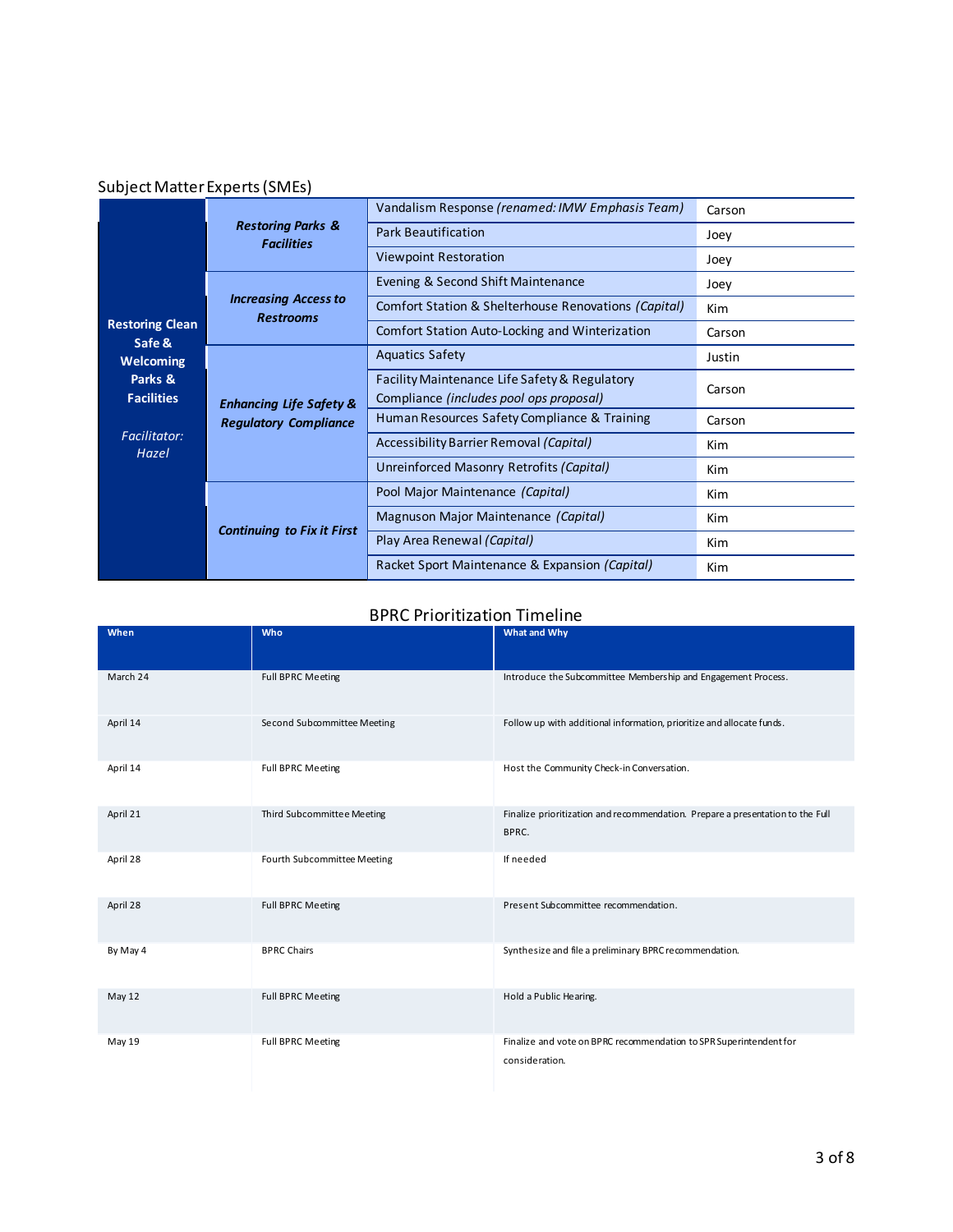#### **BPRC Subcommittee 2, Meeting #1**

#### **April 6, 2022, 5 to 6:30 p.m.**

#### **Notes**

#### **Meeting Location:** Webex

**Members:**Amy Brockhaus, Pasqual Contreras, Kelly McCaffrey; **BPRC Co-Chair:**Jessica Farmer

**SPR Staff:** Hazel Bhang-Barnett, David Takami

**Subject Matter Experts (SMEs):** Carson Jones, Joey Furuto, Kim Baldwin, Justin Cutler

**Next Meeting:** Thursday, April 14, 5 to 6:15 p.m.

**Homework for Next Meeting:** Please review and prioritize each proposal against the Guiding Principles. Be prepared to discuss \$ allocations and rationales.

#### **GENERAL NOTES**

**Ground Rules for subcommittee meetings and responsibilities (as generated by subcommittee members):**

- Pasqual: try to make it to at least 3 of 4 meetings
- Kelly: Read meeting materials beforehand if possible

The subcommittee chose a spokesperson/chair: Pasqual Contreras

#### **OTHER NOTES**

Q (Kelly) Kelly requested Hazel send out one of the PowerPoint slides from the March 24<sup>th</sup> BPRC meeting she was referring to in the discussion about recommendation criteria. Hazel emailed out the information on April 7.

Q (Kelly) Are all projects in this group scalable?

A (Hazel): Most are, some are not. Please see the response in the Scalability Column as well as comments below.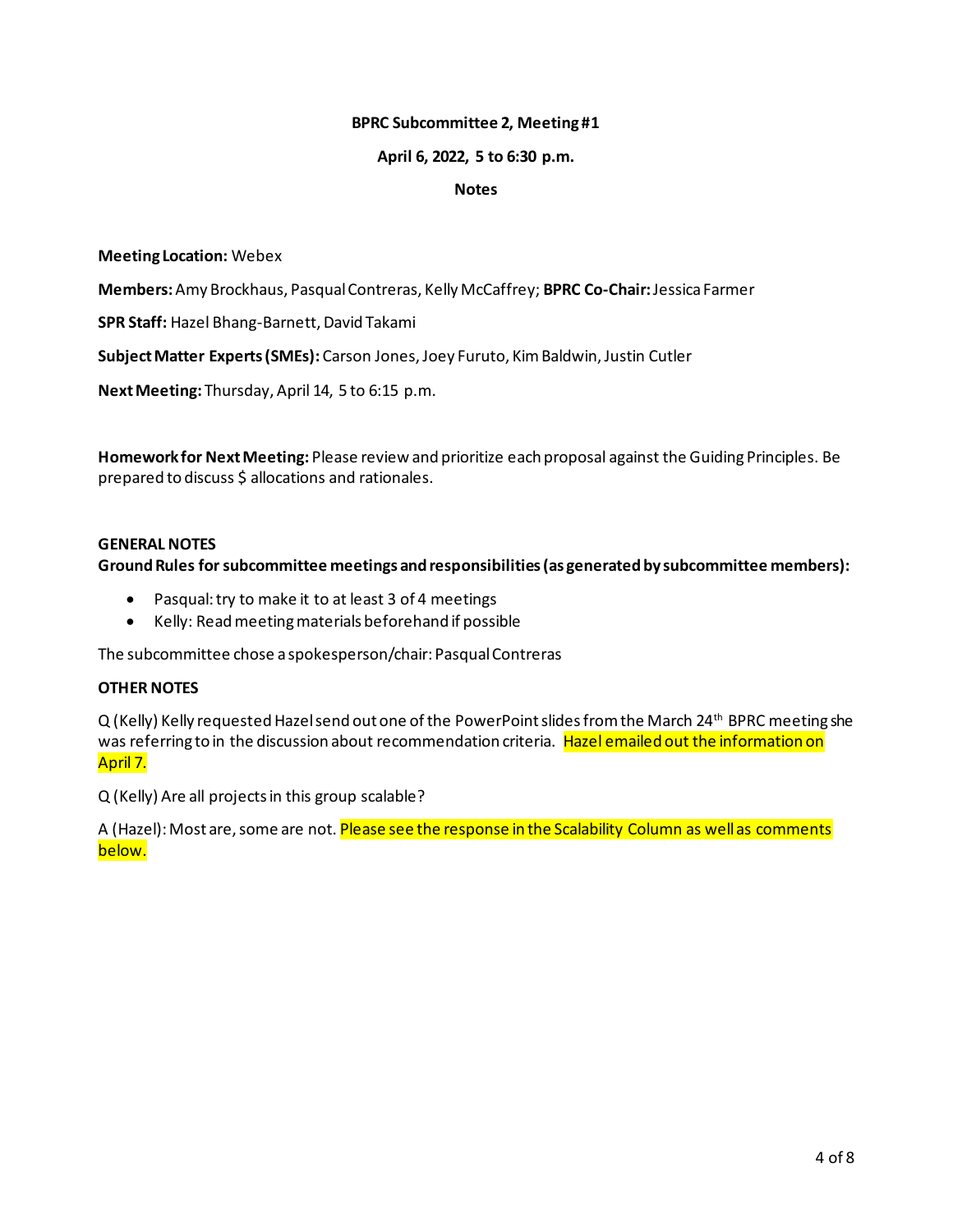## Q&A and Notes from April 6<sup>th</sup> BPRC Subcommittee 2 – First Meeting:

| <b>Strategy</b>                                           | <b>Proposals</b>                                                | Staff  | Q&A Notes                                                                                                                                                                                                                                                                                                                                                                                                                                                                                                                                                                                                                                                                                                                                                                                                                                       | <b>Scalability?</b><br>Y/N | <b>Comments</b>                                                                                                                                                                                                                                    |
|-----------------------------------------------------------|-----------------------------------------------------------------|--------|-------------------------------------------------------------------------------------------------------------------------------------------------------------------------------------------------------------------------------------------------------------------------------------------------------------------------------------------------------------------------------------------------------------------------------------------------------------------------------------------------------------------------------------------------------------------------------------------------------------------------------------------------------------------------------------------------------------------------------------------------------------------------------------------------------------------------------------------------|----------------------------|----------------------------------------------------------------------------------------------------------------------------------------------------------------------------------------------------------------------------------------------------|
| <b>Restoring</b><br>Parks &<br><b>Facilities</b>          | Vandalism<br>Response<br>(renamed: IMW<br><b>Emphasis Team)</b> | Carson | N/A                                                                                                                                                                                                                                                                                                                                                                                                                                                                                                                                                                                                                                                                                                                                                                                                                                             | Y                          | This Investment<br>Opportunity is scalable to a<br>degree, less means less<br>gets done. Since this<br>opportunity funds 6<br>positions it would make<br>sense to reduce funding in<br>increments that equal<br>positions.                         |
|                                                           | Park<br><b>Beautification</b>                                   | Joey   | Q (Kelly): Is there an art component?<br>Is this a Mayoral priority?<br>A (Joey): While not a formal Mayoral<br>declaration, SPR leadership has been<br>directed that this is a priority to<br>ensure that as city employees and<br>downtown employees begin the<br>process of returning to work, along<br>with making the downtown corridor<br>the economic engine of the city is<br>restored to a standard that is<br>aesthetically pleasing, inviting,<br>welcoming, and safe. Rebooting the<br>hanging basket program and making<br>the entrance way 3 parks per<br>maintenance district aesthetic<br>pleasing will help address that<br>priority.<br>Q (Jessica): Arts in Parks program<br>may be part of baseline funding.<br>A (Amy): The Arts in Parks program<br>is continuing as part of the baseline<br>(current funding is ~\$400k) | $\mathsf{Y}$               | You can scale back the 1<br>FTE General laborer to .67<br>FTE. This will cut back the<br>number of hanging baskets<br>by $1/3$ , or about to 52<br>hanging baskets, and we<br>will probably only be able<br>to do 2 parks project per<br>district. |
|                                                           | Viewpoint<br>Restoration                                        | Joey   | N/A                                                                                                                                                                                                                                                                                                                                                                                                                                                                                                                                                                                                                                                                                                                                                                                                                                             | N                          | This proposal has already<br>been scaled back from 6<br>FTEs to 3 FTEs which will<br>support 5 of the 16<br>designated viewpoints.<br>Further scaling of FTE<br>means less viewpoints<br>available.                                                |
| <b>Increasing</b><br><b>Access to</b><br><b>Restrooms</b> | Evening & Second<br>Shift<br>Maintenance                        | Joey   | Q (Kelly): Does this work involve<br>employees working after dark?<br>A (Joey): Yes, that is the intent that<br>this program works after<br>dark/operation hours; however, the                                                                                                                                                                                                                                                                                                                                                                                                                                                                                                                                                                                                                                                                  | N                          | This proposal has already<br>been scaled back from 16<br>FTE to 12 FTEs. With 12<br>FTEs, it can still make an<br>impact on the work.                                                                                                              |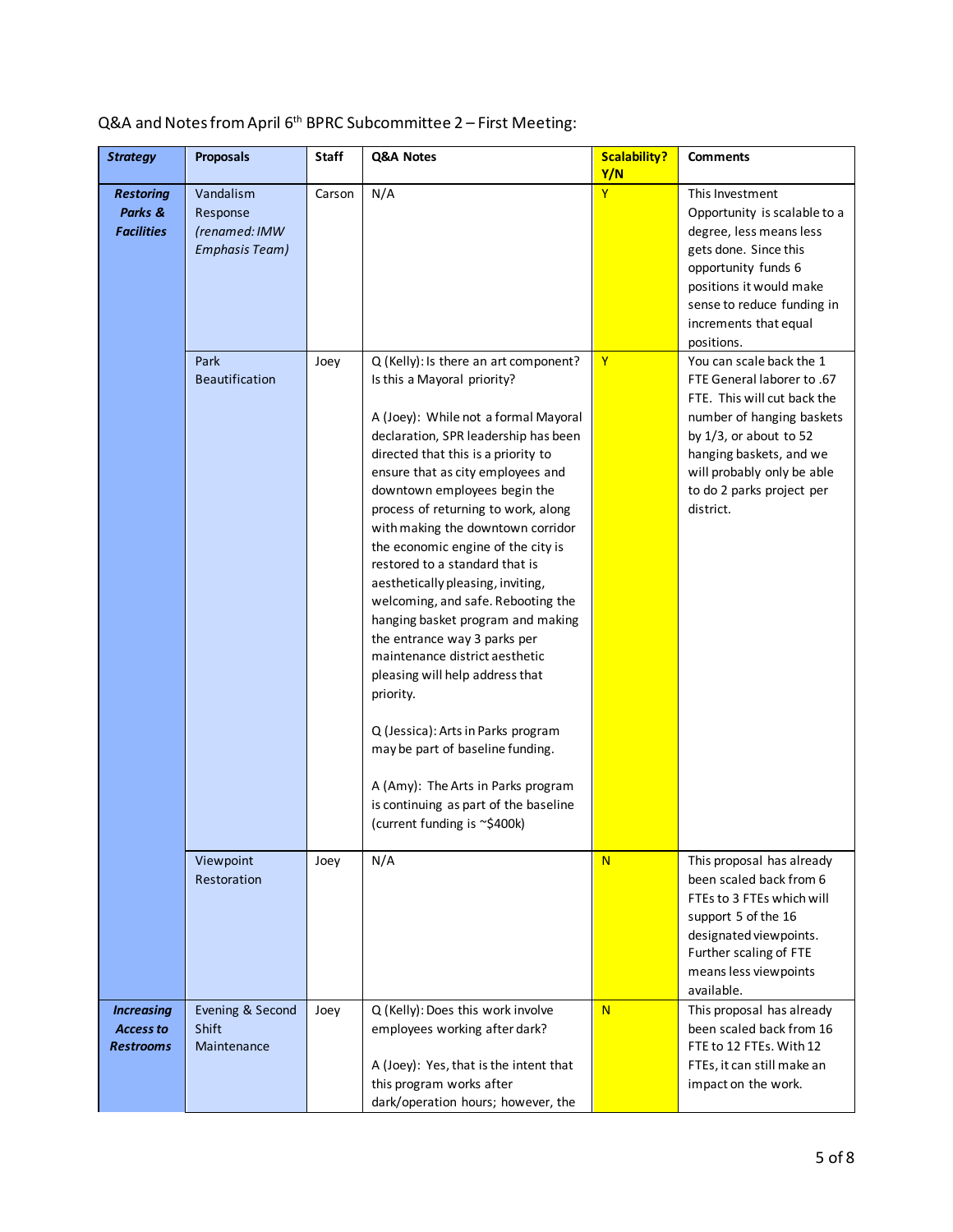|                                                                          |     | 2 <sup>nd</sup> /evening shift schedule will<br>typically be between 2:20 PM to 9:30<br>PM and so during peak summer<br>season (still light) and the hours<br>adjusted during non-peak season<br>when it gets darker sooner,<br>something like 1:30 PM to 8:30 PM.<br>Staff would be working in the later<br>evening that they would be working<br>together to lock up and service the<br>comfort stations and parking lot<br>gates (where necessary). They<br>would be completing landscape tasks<br>such as mowing or weeding in the<br>later hours of the day.                                                                                                                                                                                                                                                                                                                                                                                                                                                                                                                                                                                                                                                       |              | anything less than that is a<br>point of diminishing return.                                                                                                                                                                                                                                                                                                                                                                                                                                                            |
|--------------------------------------------------------------------------|-----|-------------------------------------------------------------------------------------------------------------------------------------------------------------------------------------------------------------------------------------------------------------------------------------------------------------------------------------------------------------------------------------------------------------------------------------------------------------------------------------------------------------------------------------------------------------------------------------------------------------------------------------------------------------------------------------------------------------------------------------------------------------------------------------------------------------------------------------------------------------------------------------------------------------------------------------------------------------------------------------------------------------------------------------------------------------------------------------------------------------------------------------------------------------------------------------------------------------------------|--------------|-------------------------------------------------------------------------------------------------------------------------------------------------------------------------------------------------------------------------------------------------------------------------------------------------------------------------------------------------------------------------------------------------------------------------------------------------------------------------------------------------------------------------|
| <b>Comfort Station &amp;</b><br>Shelterhouse<br>Renovations<br>(Capital) | Kim | Q (Jessica): re: arson damage, what<br>is the nature of extent of this<br>damage?<br>A (Kim): The nature of the damage<br>varies depending upon the extent of<br>the fire and the building materials.<br>Many old structures have wooden<br>framing and therefore sustain more<br>damage. If the damage is great<br>enough to impact the structural<br>stability, then the repairs become<br>more costly and need engineering.<br>Fire often melts the partitions and<br>destroys the electrical system. It<br>peels paint and leaves a layer of<br>soot. Many arsons become capital<br>projects. I believe a related question<br>was whether or not the Vandalism<br>Response proposal could support<br>repairs after arson. If the damage is<br>minimal and within the capacity of<br>IMWs (SPR staff) then they could<br>support this work. If the extent of<br>the repair becomes too great, needs<br>engineering or permitting, then this<br>team would not be able to support<br>it.<br>Q (Pasqual): Are you adding lighting<br>or decorative tile; are materials<br>sturdy and robust?<br>A (Kim): All materials are more<br>functional; they are durable, difficult<br>to damage; add beauty where<br>possible. | $\mathbf{Y}$ | General Note on Scalability<br>for capital proposals: Many<br>of the proposals are<br>scalable to a degree. This<br>might be better stated as<br>being scalable in logical<br>increments. For instance,<br>the play area list is long and<br>we will update as many<br>play areas as funds allow.<br>For proposals that list<br>fewer more costly items,<br>this should be taken into<br>consideration if scaling is<br>being contemplated so<br>there's enough funding<br>available to complete a<br>specific project. |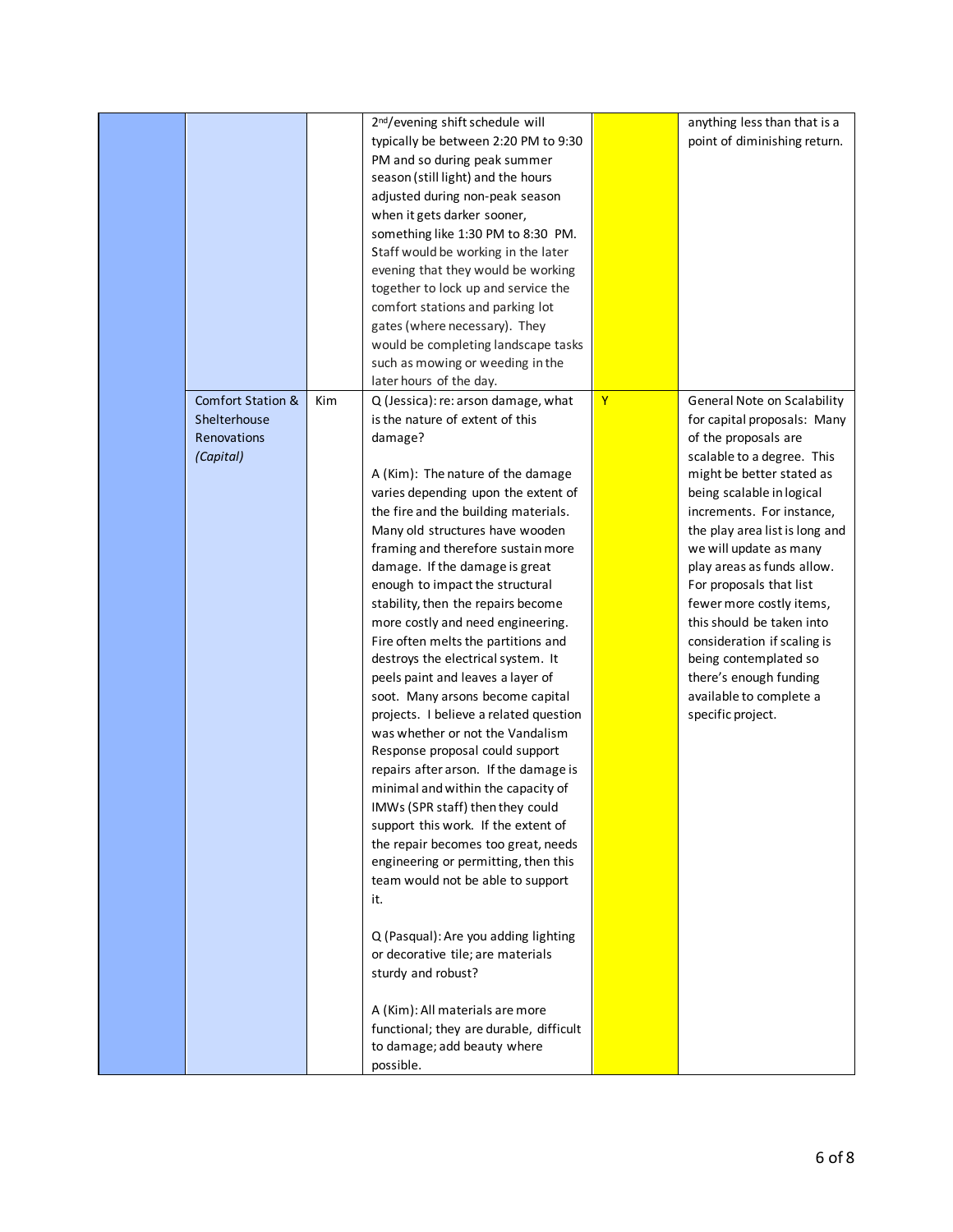|                                                                                       | <b>Comfort Station</b><br>Auto-Locking and<br>Winterization                                             | Carson     | N/A                                                                                                                                                                                                                                                                                                                                                                                                                                                                                                                                    | Y              | This Investment<br>Opportunity is scalable to a<br>degree, less funds equals<br>less getting done each year.<br>There is 1 position funded<br>by this Initiative which is<br>important to supporting<br>the project and systems<br>work necessary to sustain<br>the auto locking<br>infrastructure. |
|---------------------------------------------------------------------------------------|---------------------------------------------------------------------------------------------------------|------------|----------------------------------------------------------------------------------------------------------------------------------------------------------------------------------------------------------------------------------------------------------------------------------------------------------------------------------------------------------------------------------------------------------------------------------------------------------------------------------------------------------------------------------------|----------------|-----------------------------------------------------------------------------------------------------------------------------------------------------------------------------------------------------------------------------------------------------------------------------------------------------|
| <b>Enhancing</b><br><b>Life Safety</b><br>&<br><b>Regulatory</b><br><b>Compliance</b> | Facility<br>Maintenance Life<br>Safety &<br>Regulatory<br>Compliance<br>(includes pool ops<br>proposal) | Carson     | N/A                                                                                                                                                                                                                                                                                                                                                                                                                                                                                                                                    | Y              | This Investment<br>Opportunity is scalable to a<br>degree, less funds equals<br>less getting done each year.<br>There are 6 positions<br>funded by this Initiative. It<br>makes most sense to make<br>reductions in funding in<br>increments that equal<br>positions.                               |
|                                                                                       | <b>Aquatics Safety</b>                                                                                  | Justin     | N/A                                                                                                                                                                                                                                                                                                                                                                                                                                                                                                                                    | N              | Difficult to scale without<br>both components. Hours<br>and staff person to<br>coordinate.                                                                                                                                                                                                          |
|                                                                                       | <b>Human Resources</b><br>Safety<br>Compliance &<br>Training                                            | Carson     | Q (Kelly) Are these trainings, etc.<br>being requested by staff? High<br>pressure internally?<br>A: (Carson) Yes. We've asked staff<br>what they want to see in response to<br>experiencing violence and<br>threatening behavior. Training will<br>provide skills such as Managing of<br>Aggressive Behavior (MOAB) to keep<br>staff safe.<br>(Justin): Staff safety has come up<br>with our Labor Management group.<br>This is about being proactive before<br>incidents occur and after-action for<br>trauma staff have experienced. | Y              | This Investment<br>Opportunity is scalable to a<br>degree, less funds equals<br>less safety support for the<br>entire department. There<br>are 2 positions funded by<br>this Initiative along with a<br>software solution to help<br>track incidents.                                               |
|                                                                                       | Accessibility<br><b>Barrier Removal</b><br>(Capital)                                                    | Kim        | N/A                                                                                                                                                                                                                                                                                                                                                                                                                                                                                                                                    | $\mathbf{Y}$   |                                                                                                                                                                                                                                                                                                     |
|                                                                                       | Unreinforced<br><b>Masonry Retrofits</b><br>(Capital)                                                   | Kim        | N/A                                                                                                                                                                                                                                                                                                                                                                                                                                                                                                                                    | $\overline{Y}$ |                                                                                                                                                                                                                                                                                                     |
| <b>Continuing</b><br>to Fix it<br><b>First</b>                                        | Pool Major<br>Maintenance<br>(Capital)                                                                  | <b>Kim</b> | N/A                                                                                                                                                                                                                                                                                                                                                                                                                                                                                                                                    | $\mathbf{Y}$   |                                                                                                                                                                                                                                                                                                     |